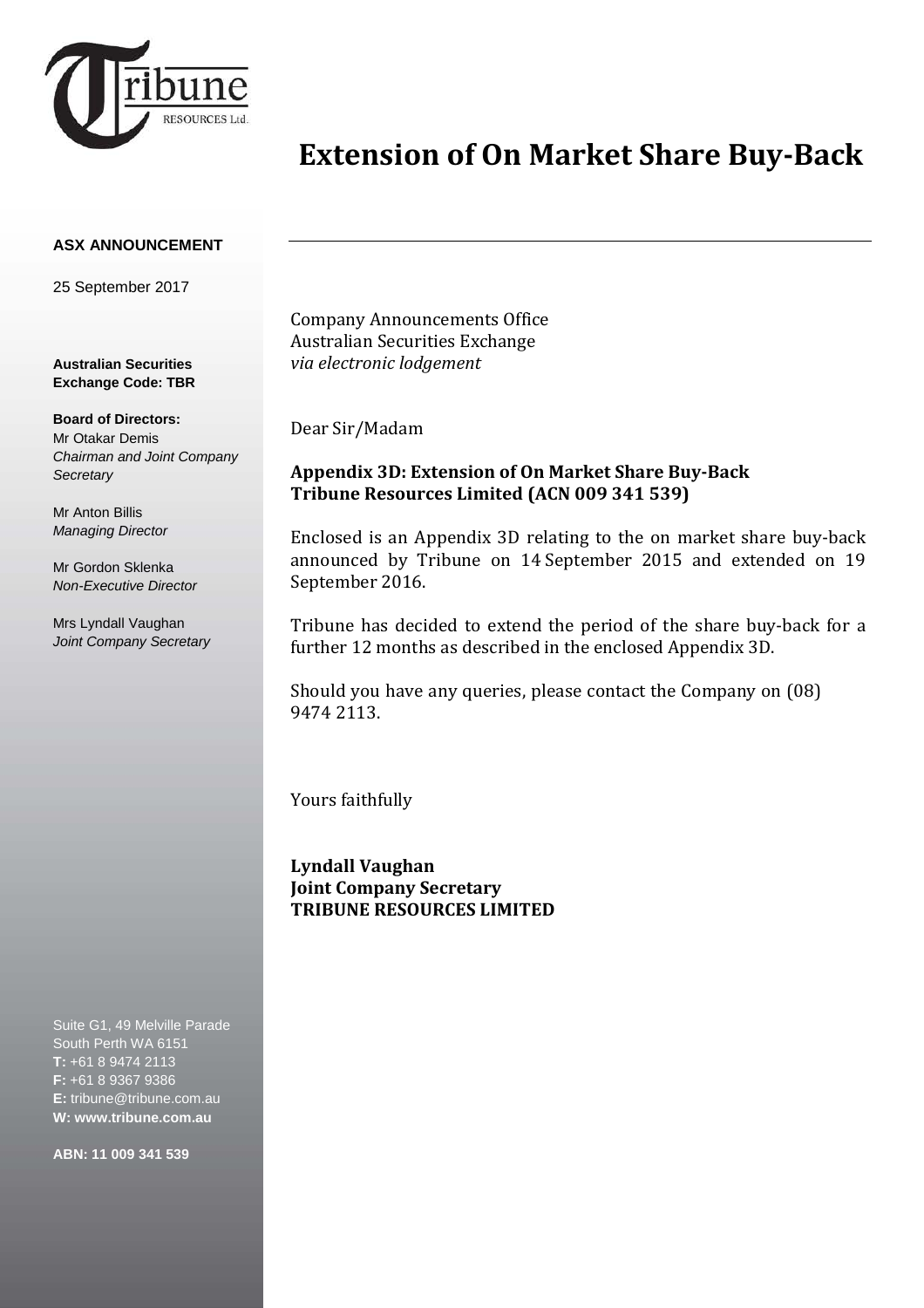*Rule 3.8A*

# **Appendix 3D**

# **Changes relating to buy-back (***except* **minimum holding buy-back)**

*Information and documents given to ASX become ASX's property and may be made public.* Introduced 1/9/99. Origin: Appendix 7B. Amended 13/3/2000, 30/9/2001, 11/01/10

| Name of entity                   | <b>ABN/ARSN</b> |  |
|----------------------------------|-----------------|--|
| <b>TRIBUNE RESOURCES LIMITED</b> | 11 009 341 539  |  |

We (the entity) give ASX the following information.

1 Date that an Appendix 3C or the last Appendix 3D was given to ASX Refer to the Appendix 3D lodged with the ASX on 19 September 2016.

### **Information about the change**

*Complete each item for which there has been a change and items 9 and 10.*

|                |                                                                                                                                                                                                                                                                                                                                                                                                                   | Column <sub>1</sub><br>(Details announced to<br>market in Appendix 3C<br>or last Appendix 3D) | Column <sub>2</sub><br>(Details of change to<br>buy-back proposals) |
|----------------|-------------------------------------------------------------------------------------------------------------------------------------------------------------------------------------------------------------------------------------------------------------------------------------------------------------------------------------------------------------------------------------------------------------------|-----------------------------------------------------------------------------------------------|---------------------------------------------------------------------|
|                | On-market buy-back                                                                                                                                                                                                                                                                                                                                                                                                |                                                                                               |                                                                     |
| $\mathbf{2}$   | Name of broker who will act on the<br>company's behalf                                                                                                                                                                                                                                                                                                                                                            | Mainbreak Securities Pty<br>Ltd $(CAR 280043)$ of RM<br>Capital Pty Ltd (AFSL<br>221938)      | No change                                                           |
| 3              | Deleted $30/9/2001$ .                                                                                                                                                                                                                                                                                                                                                                                             |                                                                                               |                                                                     |
| $\overline{4}$ | If the company/trust intends to buy<br>maximum<br>number<br>back a<br>of<br>$shares/units - that number$<br>Note: This requires a figure to be included, not a<br>percentage. The reference to a maximum number<br>is to the total number including shares/units<br>already bought back and shares/units remaining to<br>be bought back. If the total has not changed, the<br>item does not need to be completed. | Up to 5,000,302 shares                                                                        | No change                                                           |

<sup>+</sup> See chapter 19 for defined terms.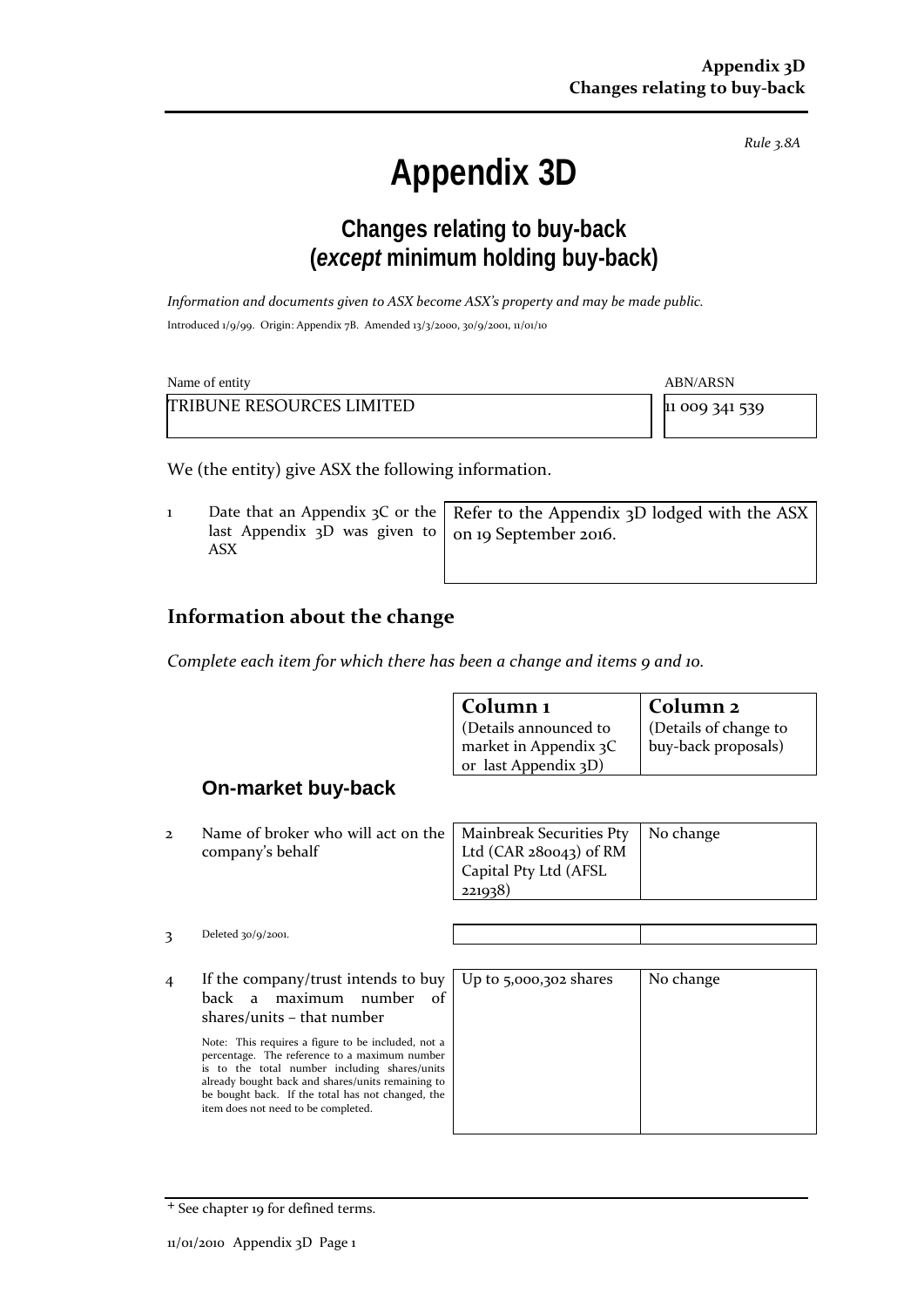|                                                                                                                                                                                                                    | Column <sub>1</sub><br>(Details announced to<br>market in Appendix 3C<br>or last Appendix 3D) | Column <sub>2</sub><br>(Details of change to<br>buy-back proposals) |
|--------------------------------------------------------------------------------------------------------------------------------------------------------------------------------------------------------------------|-----------------------------------------------------------------------------------------------|---------------------------------------------------------------------|
| If the company/trust intends to buy<br>maximum number of<br>back a<br>the<br>shares/units<br>number<br>$-$<br>remaining to be bought back                                                                          | N/A                                                                                           | 5,000,302                                                           |
| If the company/trust intends to<br>buy-back shares/units within<br>a<br>period of time - that period of time;<br>if the company/trust intends that<br>buy-back be of unlimited<br>the<br>duration - that intention | For up to 12 months                                                                           | $12$ months $(26)$<br>September 2017 to 25<br>September 2018)       |
| If the company/trust intends to buy<br>back shares/units if conditions are<br>met - those conditions                                                                                                               | None                                                                                          | No change                                                           |
|                                                                                                                                                                                                                    |                                                                                               |                                                                     |

### **All buy-backs**

8 Any other change

| N/A | N/A |
|-----|-----|
|     |     |
|     |     |
|     |     |
|     |     |
|     |     |
|     |     |

10 Any other information material to a N/Ashareholder's/unitholder's decision whether to accept the offer *(eg,* 

9 Reason for change Extension of time frame under which Tribune Resources Ltd will undertake the buy back.

*details of any proposed takeover bid)*

| N/A |  |  |  |
|-----|--|--|--|
|     |  |  |  |
|     |  |  |  |
|     |  |  |  |

<sup>+</sup> See chapter 19 for defined terms.